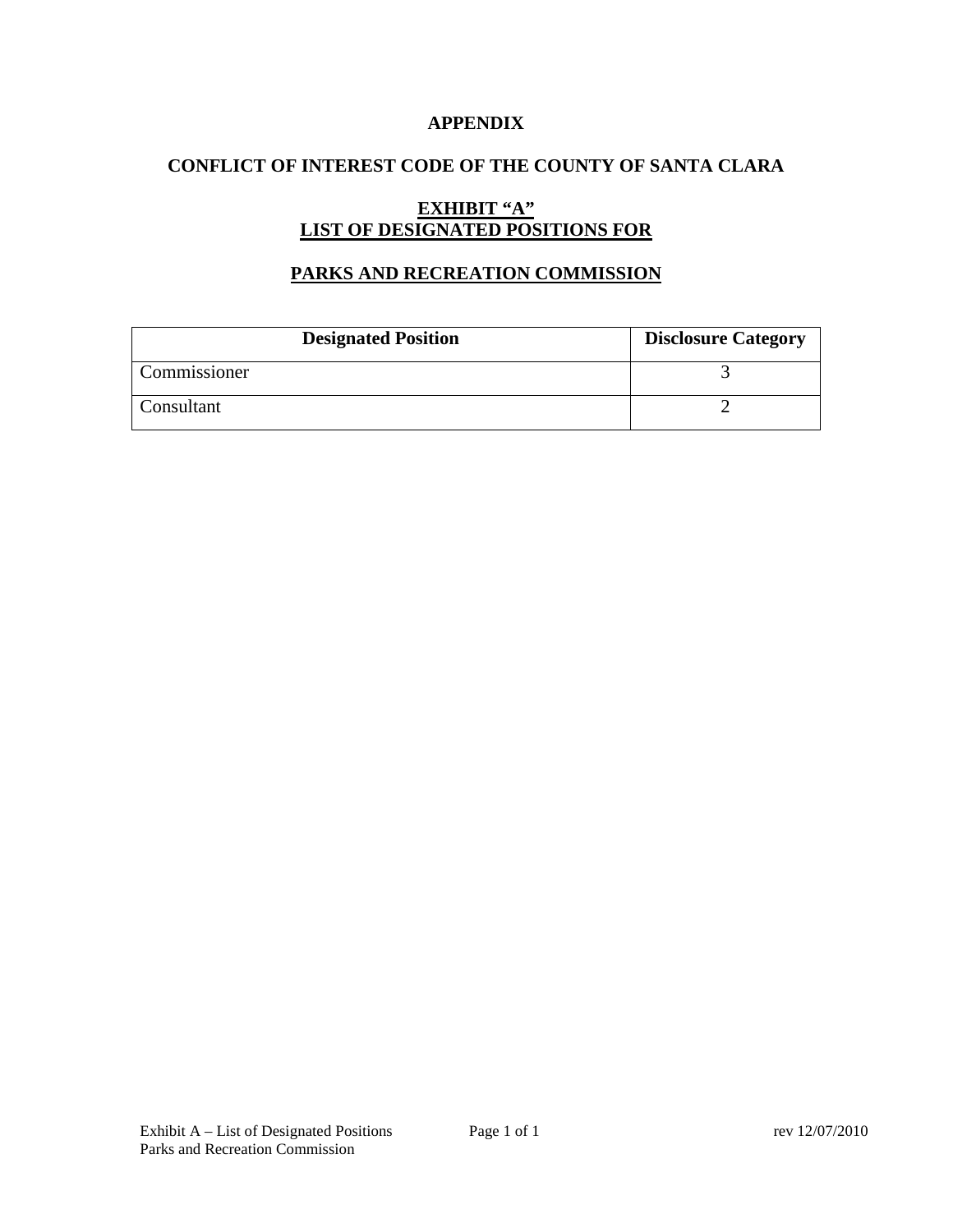#### **APPENDIX**

### **CONFLICT OF INTEREST CODE OF THE COUNTY OF SANTA CLARA**

### **EXHIBIT "B" DISCLOSURE CATEGORIES FOR**

## **PARKS AND RECREATION COMMISSION**

Pursuant to the County of Santa Clara's Conflict of Interest Code, Disclosure Categories 1 and 2 shall read as follows for all Code Agencies.

**Disclosure Category 1:** Persons in this category shall disclose:

(1) all investments in, business positions in, and income (including gifts, loans and travel payments) from:

(a) all sources that provide, plan to provide, or have provided in the last two years, facilities, goods, software, hardware, or related technology, equipment, vehicles, machinery or services, including training or consulting services, to the County;

(b) all sources that are subject to the regulatory, monitoring, investigatory, enforcement, valuation, certification, permit or licensing authority of, or have an application for a license, permit or certificate pending before, the County;

(c) all sources that receive, are planning to apply to receive, or have received in the last two years, grants or other monies from or through the County; and sources that receive referrals to provide assessments and/or treatments that are required or recommended by the County; and

(2) all interests in real property in the County of Santa Clara located entirely or partly within the County, or within two miles of County boundaries, or of any land owned or used by the County.

**Disclosure Category 2:** Each Consultant shall disclose: (1) all investments in, business positions in, and income (including gifts, loans and travel payments) from: (a) all sources that provide, plan to provide, or have provided in the last two years, facilities, goods, software, hardware, or related technology, equipment, vehicles, machinery or services, including training or consulting services, to the County; (b) all sources that are subject to the regulatory, monitoring, investigatory, enforcement, valuation, certification, permit or licensing authority of, or have an application for a license, permit or certificate pending before, the County; (c) all sources that receive, are planning to apply to receive, or have received in the last two years, grants or other monies from or through the County; and